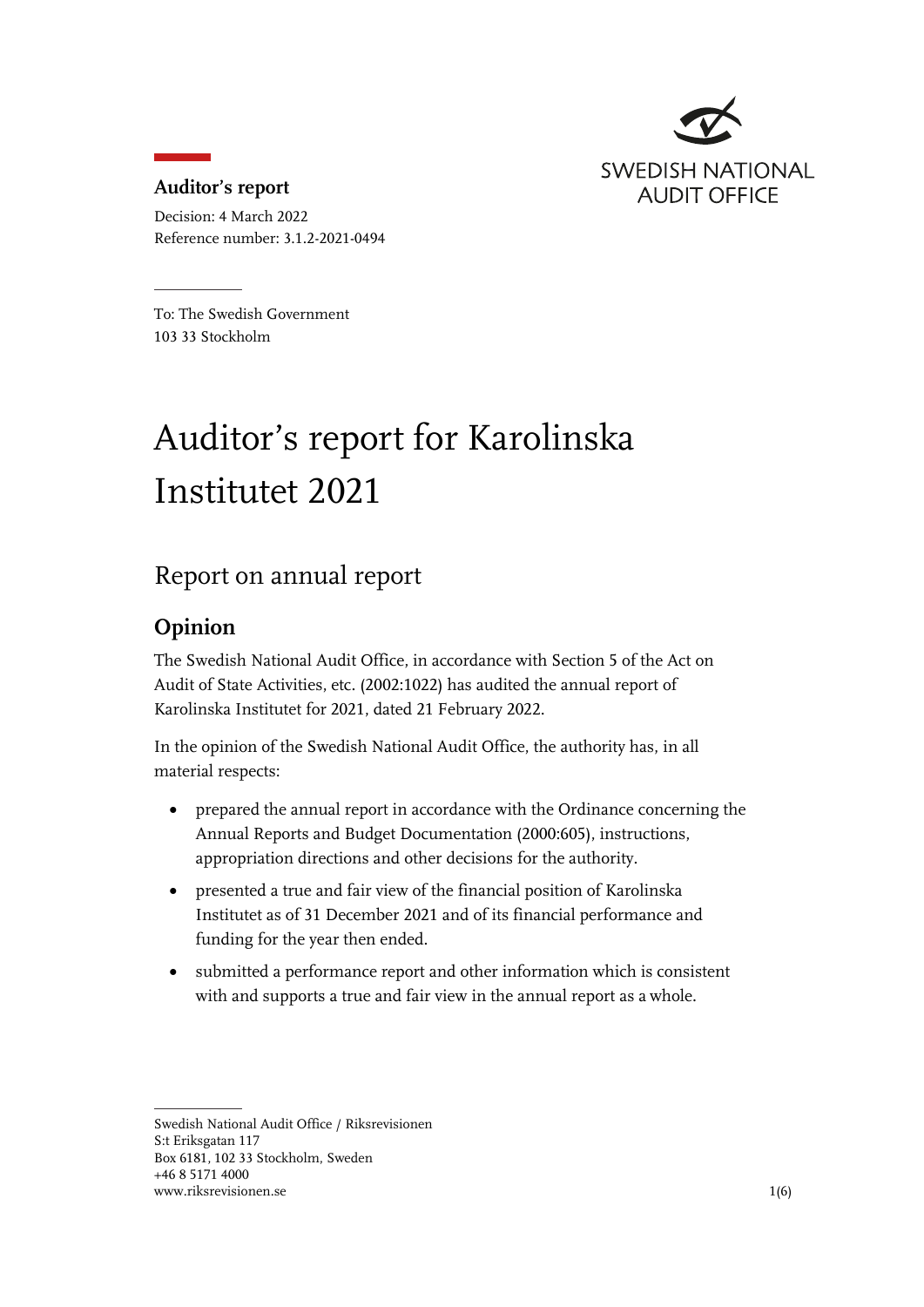#### **Basis for opinion**

The Swedish National Audit Office has conducted the audit in accordance with the International Standards of Supreme Audit Institutions (ISSAI), and the Swedish National Audit Office's instruction for auditing the performance report and other information in annual reports (RRI). Our responsibility under those standards is described in more detail under *"The auditor's responsibility"*. We are independent of the public authority in compliance with ISSAI 30, Code of Ethics, and have fulfilled our obligations in accordance with this Code. The Swedish National Audit Office believes that the audit evidence obtained is sufficient and appropriate to provide a basis for our audit opinion.

#### **The management's responsibility for the annual report**

The management is responsible for the preparation of an annual report that gives a true and fair view in accordance with the Ordinance concerning the Annual Reports and Budget Documentation (2000:605) and in accordance with instructions, government appropriation directions and other decisions for the authority. The management is also responsible for such internal control as management determines is necessary to enable the preparation of an annual report free from material misstatements, whether due to fraud or error.

When preparing the annual report, management is responsible for assessing the authority's ability to continue as a going concern. They disclose, as applicable, matters related to going concern and using the going concern basis of accounting, unless there are special reasons for not doing so.

### **The auditor's responsibility**

Our objectives are to obtain reasonable assurance about whether the annual report as a whole is free from material misstatement and to issue an auditor's report that includes the Swedish National Audit Office's opinions. Reasonable assurance is a high degree of assurance, but not a guarantee that an audit in accordance with ISSAI and RRI will always detect material misstatements where such misstatements occur. Misstatements can arise from fraud or error and be considered material if they, individually or together, can reasonably be expected to influence the financial decisions taken by the user on the basis of the annual report.

As a part of an audit in accordance with ISSAI, we exercise professional judgement and maintain professional scepticism throughout the audit. We also:

• identify and assess the risks of material misstatements in the annual report, whether due to fraud or error, design and perform our auditing procedures to manage these risks, and thereby obtain sufficient and appropriate audit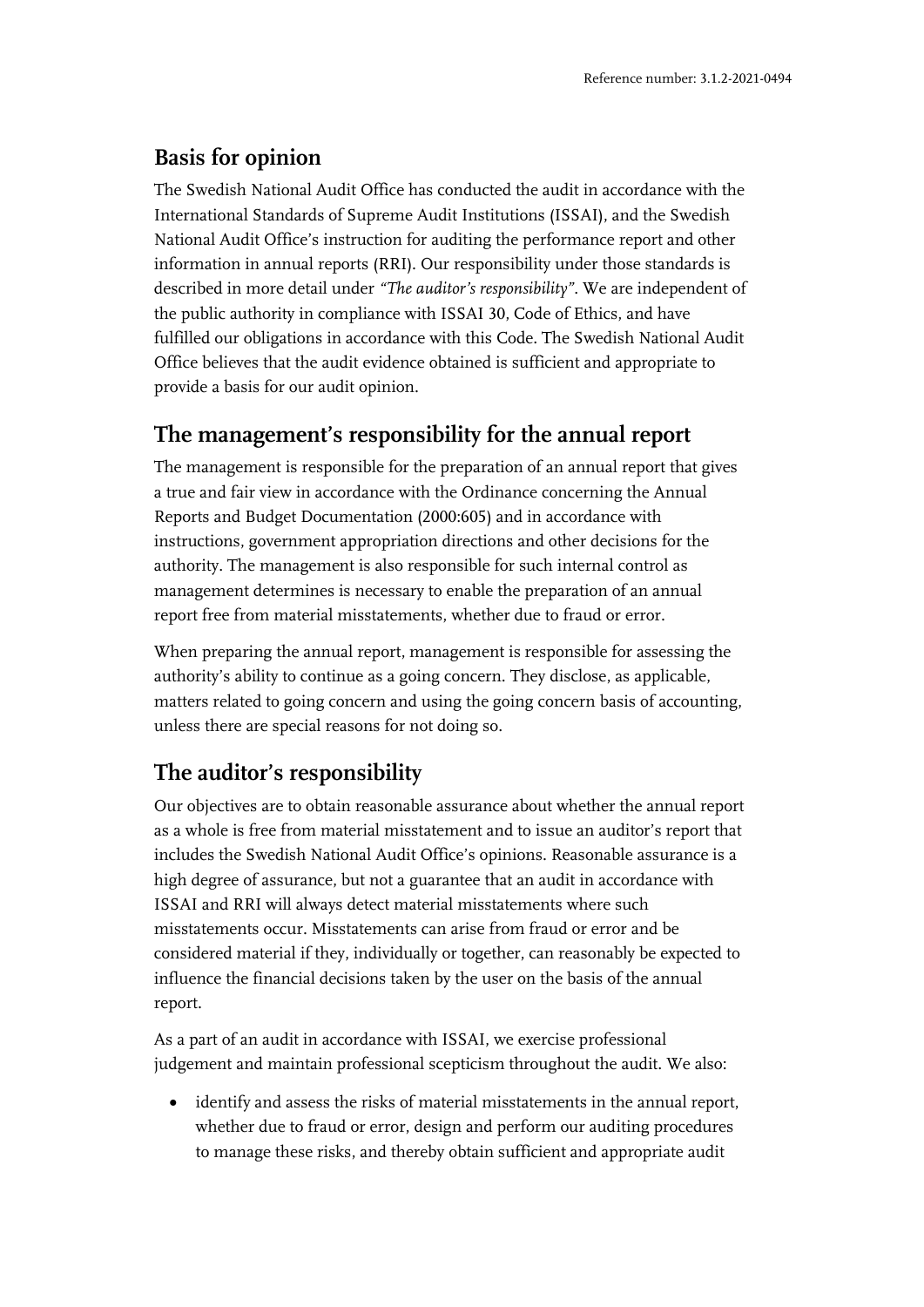evidence to provide a basis for our opinions. The risk of not detecting a material misstatement as a result of fraud is higher than for one resulting from errors, as fraud may entail collusion, forgery, intentional omissions, misrepresentations, or the override of internal control.

- obtain an understanding of the internal control relevant to the audit in order to design auditing procedures that are appropriate in the circumstances, but not for the purpose of expressing an opinion on the efficiency of the public authority's internal control.
- evaluate the appropriateness of accounting policies and the reasonableness of accounting estimates and related disclosures presented by the management in the annual report.
- draw a conclusion concerning the appropriateness of management's use of the going concern basis of accounting when preparing the annual report. We also draw a conclusion, based on the audit evidence obtained, on whether a material uncertainty exists relating to events or conditions that may cast significant doubt on the authority's ability to continue as a going concern. If we conclude that a material uncertainty exists, in our auditor's report we will draw attention to the disclosures in the annual report concerning the material uncertainty and the assessment made or, if adequate disclosure is not made, modify our opinion on the annual report.
- evaluate the overall presentation, structure, and content of the annual report, including disclosures, and whether the annual report reasonably represents the underlying transactions and events in a manner that achieves fair presentation.

As part of the review in accordance with RRI, we also plan and conduct the audit to:

- for significant information of a financial or non-financial nature, provided as part of the performance report, obtain sufficient and appropriate audit evidence that such information has been provided in a consistent way to support the overall fair presentation of the activities according to regulations.
- for other information, not directly connected to the financial parts of the report, ascertain its consistency with the other parts of the annual report and that it is free from material misstatements, based on our knowledge of the public authority.

We communicate with management regarding, among other matters, the planned scope and timing of the audit and significant audit findings, including any significant deficiencies in internal control that we identify during our audit.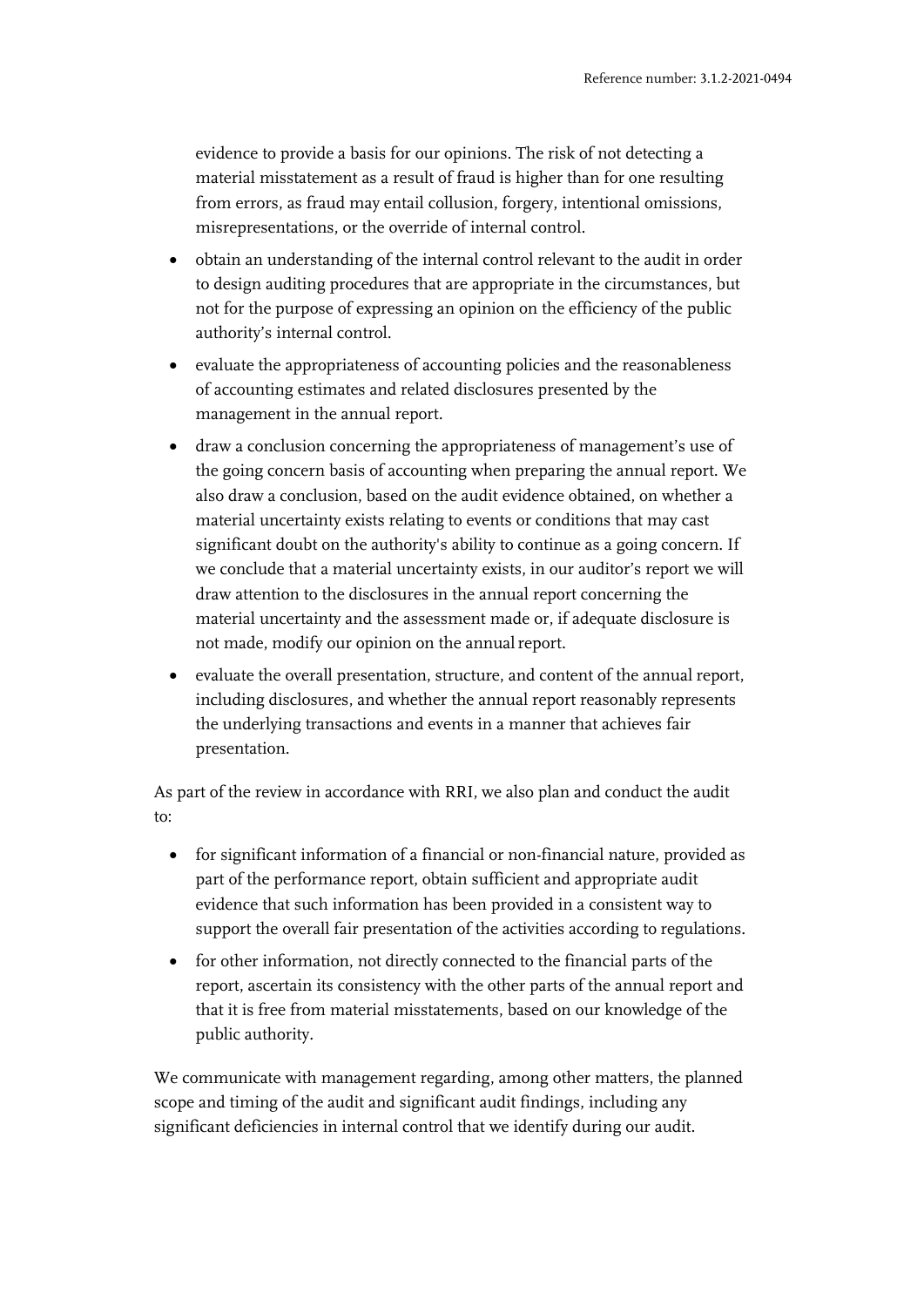# Report on other legal and regulatory requirements

## **The management's compliance with applicable regulations for the use of grants and revenues**

### Opinion

In the opinion of the Swedish National Audit Office, based on our audit of the annual report, in all material respects the authority has used the grants and revenues in compliance with the purposes approved by the Riksdag and in accordance with applicable regulations.

#### Basis for opinion

We have conducted our audit in accordance with ISSAI and RRI. Our responsibility under those standards is described in more detail under "*The auditor's responsibility*".

The Swedish National Audit Office believes that the audit evidence obtained is sufficient and appropriate to provide a basis for our opinion.

#### The management's responsibility

The management of the public authority is responsible for ensuring that the use and accounting for grant funds and revenues is in compliance with applicable regulations and according to the financial terms and conditions stated in the appropriation directions and separate government decisions for the public authority.

### The auditor's responsibility

Our responsibility is to review the annual report of the public authority in accordance with ISSAI and RRI. Our auditing standards require us to review legal and regulatory compliance and any effects of significant deviations from applicable regulations in the financial parts of the annual report. Our responsibility is also to review whether the management's administration follows applicable regulations and other separate decisions. In addition to the regulatory framework and separate decisions which directly affect accounting, this includes the regulations which refer directly to the use of funds decided by the Riksdag and the Government.<sup>1</sup> On the basis of the audit of the annual report, we express an opinion on the public authority's compliance with this regulatory framework.

<sup>1</sup> Appropriations ordinance (2011:223), Ordinance on fees and charges (1992:191), Ordinance on loans and guarantees (2011:211), Ordinance on capital provision (2011:210), Ordinance on the transfer of government real estate (1996:1190), Ordinance on the transfer of government movable assets (1996:1191).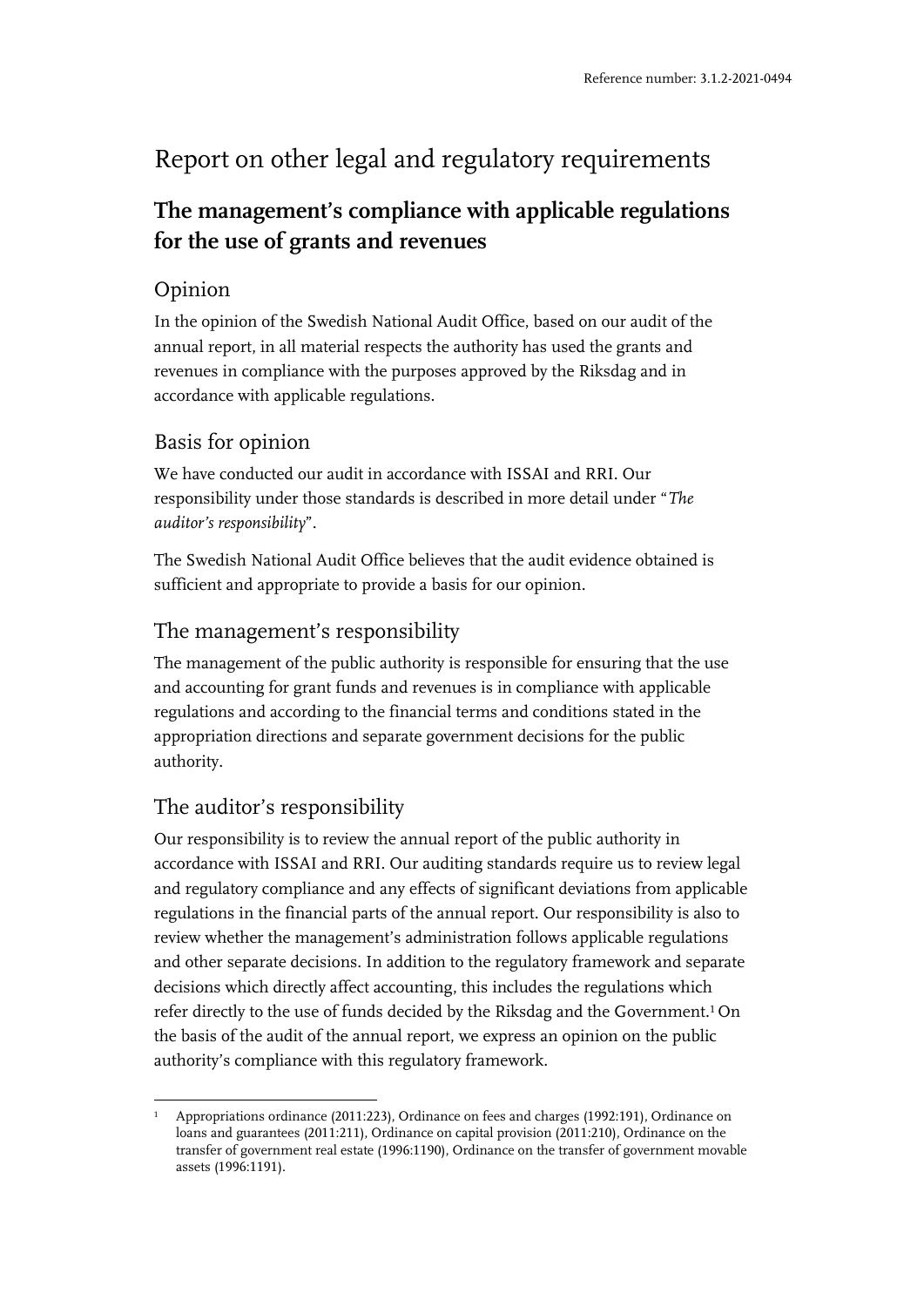## The management's assessment of internal control

#### Opinion

Based on our audit of the annual report, nothing has emerged to indicate that the management in its assessment of internal control has failed to follow the Ordinance on Internal Control (2007:603).

#### Basis for opinion

We have conducted our audit in accordance with ISSAI and RRI. Our responsibility under those standards is described in more detail under "*The auditor's responsibility*".

The Swedish National Audit Office believes that the audit evidence obtained is sufficient and appropriate to provide a basis for our opinion.

#### The management's responsibility

The management of the authority is responsible for submitting, in compliance with the requirements in the Ordinance concerning Annual Reports and Budget Documentation (2000:605), instructions, appropriation directions and separate decisions for the authority, a statement on the internal control at the authority.

#### The auditor's responsibility

Our responsibility is to express an opinion on the annual report on the basis of our audit. We conducted the audit in accordance with ISSAI and RRI. The planning and implementation of the audit relates to the parts of internal control which are relevant to how the public authority prepares its annual report to present a true and fair view. Our responsibility does not include auditing the efficiency of the public authority's internal control. Our opinion concerning the management's assessment of the internal control is therefore based on the measures we have taken to review the annual report, and this does not give the same level of assurance as an opinion based on an audit.

The auditor responsible for the decision was Kent Gustafsson. Audit manager Elina Gustafsson presented the results.

Kent Gustafsson

#### **Copy for information**

Karolinska Institutet